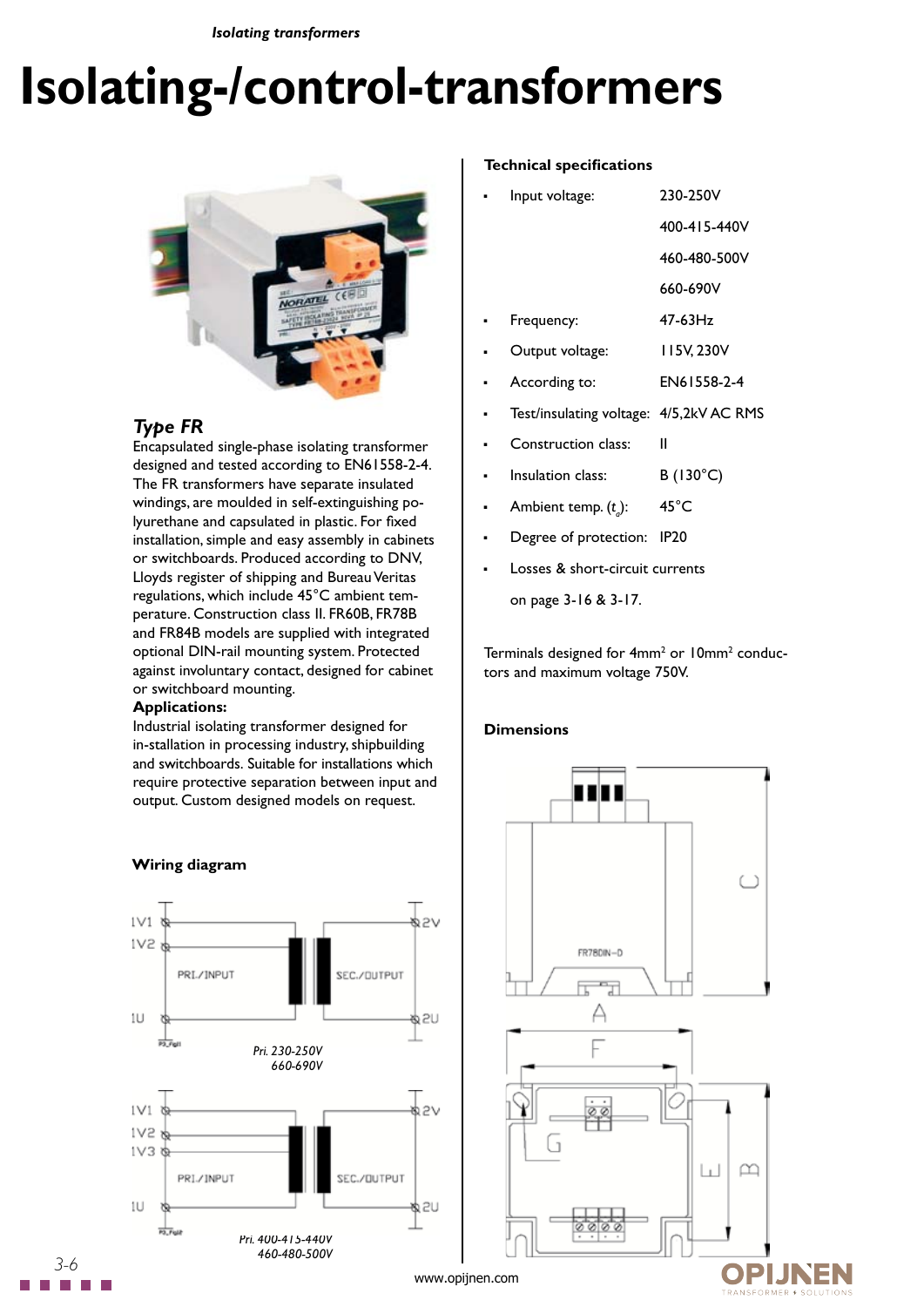

## **Standard types**

| Type             | Voltage    | Current                  | Power |     |     |              | Dimensions (mm)  |     |               | Weight | Art. no.     |
|------------------|------------|--------------------------|-------|-----|-----|--------------|------------------|-----|---------------|--------|--------------|
|                  | Sec. $(V)$ | Sec. $(A)$               | (VA)  | A   | B   | $\mathsf{C}$ | $\boldsymbol{E}$ | F   | G             | (Kg)   |              |
| 230-250/115V     |            |                          |       |     |     |              |                  |     |               |        |              |
| FR60B-230115     | 115        | 0,4                      | 40    | 68  | 63  | 95           | 50               | 56  | $4,4\times5$  | 0,9    | 3-071-060020 |
| FR78B-230115     | 115        | 0,8                      | 90    | 85  | 79  | 103          | 63               | 70  | 5x8           | 1,7    | 3-071-078040 |
| FR84B-230115     | 115        | $\mathsf{I}, \mathsf{I}$ | 130   | 90  | 84  | 110          | 68               | 76  | 5x7           | 2,3    | 3-070-100390 |
|                  |            |                          |       |     |     |              |                  |     |               |        |              |
| 230-250/230V     |            |                          |       |     |     |              |                  |     |               |        |              |
| FR60B-230230     | 230        | 0,2                      | 40    | 68  | 63  | 95           | 50               | 56  | $4,4\times5$  | 0,9    | 3-071-060030 |
| FR78B-230230     | 230        | 0,4                      | 90    | 85  | 79  | 103          | 63               | 70  | 5x8           | 1,7    | 3-070-078030 |
| FR84B-230230     | 230        | 0,6                      | 130   | 90  | 84  | 110          | 68               | 76  | 5x7           | 2,3    | 3-070-100566 |
| FR96B-230230     | 230        | 0,8                      | 180   | 105 | 89  | 115          | 70               | 89  | 6x8           | 3,2    | 3-071-096120 |
| FR96C-230230     | 230        | I, I                     | 250   | 130 | 115 | 119          | 87               | 105 | $8 \times 10$ | 4,4    | 3-071-096130 |
| FR120B-230230    | 230        | 1,7                      | 400   | 130 | 115 | 137          | 87               | 105 | $8 \times 10$ | 5,9    | 3-071-120040 |
|                  |            |                          |       |     |     |              |                  |     |               |        |              |
| 400-415-440/115V |            |                          |       |     |     |              |                  |     |               |        |              |
| FR60B-400115     | 115        | 0,4                      | 40    | 68  | 63  | 95           | 50               | 56  | $4,4\times5$  | 0,9    | 3-071-060570 |
| FR78B-400115     | 115        | 0,8                      | 90    | 85  | 79  | 103          | 63               | 70  | 5x8           | 1,7    | 3-070-100676 |
| FR84B-400115     | 115        | I, I                     | 130   | 90  | 84  | 110          | 68               | 76  | 5x7           | 2,3    | 3-070-100677 |
| FR96B-400115     | 115        | 1,6                      | 180   | 105 | 89  | 115          | 70               | 89  | 6x8           | 3,2    | 3-071-096010 |
| FR96C-400115     | 115        | 2,2                      | 250   | 130 | 115 | 119          | 87               | 105 | $8 \times 10$ | 4,4    | 3-070-100678 |
| FR120B-400115    | 115        | 3,5                      | 400   | 130 | 115 | 137          | 87               | 105 | $8 \times 10$ | 5,9    | 3-070-100679 |
|                  |            |                          |       |     |     |              |                  |     |               |        |              |
| 400-415-440/230V |            |                          |       |     |     |              |                  |     |               |        |              |
| FR60B-400230     | 230        | 0,2                      | 40    | 68  | 63  | 95           | 50               | 56  | $4,4\times5$  | 0,9    | 3-070-060020 |
| FR78B-400230     | 230        | 0,4                      | 90    | 85  | 79  | 103          | 63               | 70  | 5x8           | 1,7    | 3-070-100686 |
| FR84B-400230     | 230        | 0,6                      | 130   | 90  | 84  | 110          | 68               | 76  | 5x7           | 2,3    | 3-070-100687 |
| FR96B-400230     | 230        | 0,8                      | 180   | 105 | 89  | 115          | 70               | 89  | 6x8           | 3,2    | 3-070-100688 |
| FR96C-400230     | 230        | $\mathsf{I}, \mathsf{I}$ | 250   | 130 | 115 | 119          | 87               | 105 | 8x10          | 4,4    | 3-070-100689 |
| FR120B-400230    | 230        | 1,7                      | 400   | 130 | 115 | 137          | 87               | 105 | $8 \times 10$ | 5,9    | 3-070-100690 |
| 460-480-500/230V |            |                          |       |     |     |              |                  |     |               |        |              |
| FR60B-460230     | 230        | 0,2                      | 40    | 68  | 63  | 95           | 50               | 56  | $4,4\times5$  | 0,9    | 3-071-060560 |
| FR78B-460230     | 230        | 0,4                      | 90    | 85  | 79  | 103          | 63               | 70  | 5x8           | 1,7    | 3-071-078510 |
| FR84B-460230     | 230        | 0,6                      | 130   | 90  | 84  | 110          | 68               | 76  | 5x7           | 2,3    | 3-071-084020 |
| FR96B-460230     | 230        | 0,8                      | 180   | 105 | 89  | 115          | 70               | 89  | 6x8           | 3,2    | 3-071-096270 |
| FR96C-460230     | 230        | $\vert \vert$ , $\vert$  | 250   | 130 | 115 | 119          | 87               | 105 | $8 \times 10$ | 4,4    | 3-071-096090 |
| FR120B-460230    | 230        | 1,7                      | 400   | 130 | 115 | 137          | 87               | 105 | $8 \times 10$ | 5,9    | 3-071-120055 |
|                  |            |                          |       |     |     |              |                  |     |               |        |              |
| 660-690/230V     |            |                          |       |     |     |              |                  |     |               |        |              |
| FR60B-660230     | 230        | 0,2                      | 40    | 68  | 63  | 95           | 50               | 56  | $4,4\times5$  | 0,9    | 3-070-060030 |
| FR78B-660230     | 230        | 0,4                      | 90    | 85  | 79  | 103          | 63               | 70  | 5x8           | 1,7    | 3-070-078020 |
| FR84B-660230     | 230        | 0,6                      | 130   | 90  | 84  | 110          | 68               | 76  | 5x7           | 2,3    | 3-070-084010 |
| FR96C-660230     | 230        | $\vert \vert$ , $\vert$  | 250   | 130 | 115 | 119          | 87               | 105 | $8 \times 10$ | 4,4    | 3-071-096040 |
| FR120B-660230    | 230        | 1,7                      | 400   | 130 | 115 | 137          | 87               | 105 | $8 \times 10$ | 5,9    | 3-071-005900 |
|                  |            |                          |       |     |     |              |                  |     |               |        |              |

The transformer must be protected against overload and short-circuit in the installation. Information on losses and short-circuit currents on page 3-16 & 3-17.

To make your transformer choice easier, we have tested the FR-transformers with some common contactors on page 3-18.



*3-7*  $\Box$   $\Box$   $\Box$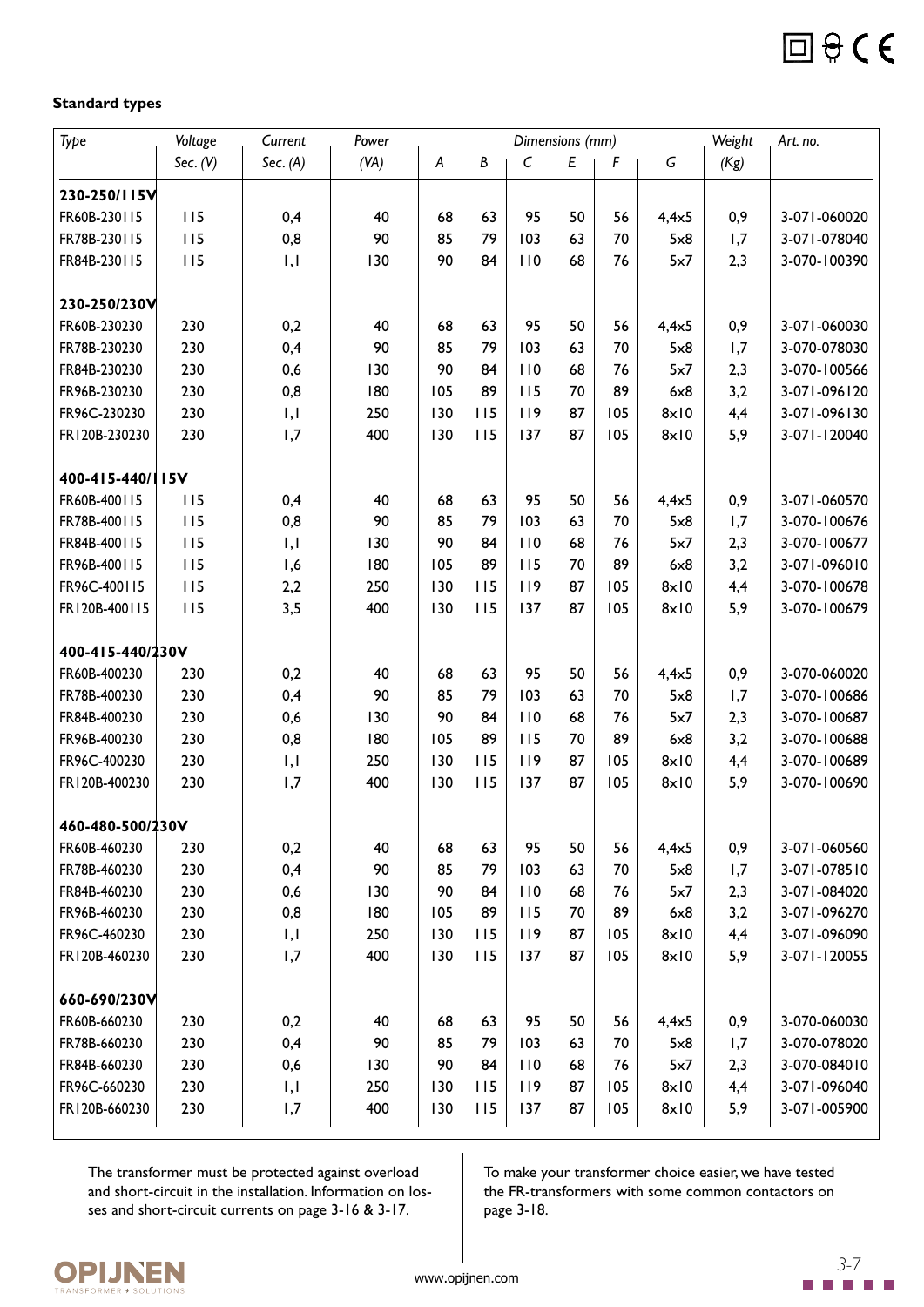| Type                 | Power | Fe-loss    | Cu-loss     | $e_{7}$ at/ 95°C |                         | Sh.circ. current $I_{k}$ Sh.circ. current $I_{k}$ Inrush current $I_{c}$ |                    |
|----------------------|-------|------------|-------------|------------------|-------------------------|--------------------------------------------------------------------------|--------------------|
|                      | (VA)  | (W)        | (W)         | (%)              | $at$ 230 V (A)          | $at/$ 400 V (A)                                                          | peak $(x I_{nom})$ |
| LF                   |       |            |             |                  |                         |                                                                          |                    |
| LF66A                | 35    | 2,4        | 6,2         | 17,95            | $\vert \vert$ , $\vert$ | 0,7                                                                      | 26,7x              |
| LF66B                | 60    | 3,1        | 9,4         | 15,59            | 1,8                     | 1,0                                                                      | 22,1x              |
| LF78A                | 75    | 3,6        | 11,5        | 16,05            | 2,1                     | 1,2                                                                      | 21,7x              |
| LF84A                | 105   | 4,3        | 13,9        | 14,21            | 4,1<br>2,4              |                                                                          | 47,2x              |
| LF84B                | 150   | 7,0        | 15,2        | 10,73            | 7,2                     | 4,2                                                                      | 59,1x              |
| LF96B                | 210   | 6,7        | 8,          | 8,68             | 13,7                    | 7,9                                                                      | 51,9x              |
| LF96C                | 260   | 9,5        | 15,9        | 6,32             | 9,                      | 11,0                                                                     | 59,1x              |
| LF96CH               | 300   | 6,5        | 17,6        | 6, 15            | 26,9                    | 15,5                                                                     | 73,1x              |
| LF120C               | 500   | 17,2       | 20,3        | 7,65             | 43,0                    | 24,8                                                                     | 21,2x              |
| <b>LF150B</b>        | 750   | 23,9       | 28,8        | 3,90             | 102,0                   | 58,9                                                                     | 50,8x              |
| <b>LF150C</b>        | 1000  | 32,0       | 29,5        | 2,98             | 145,9                   | 82,2                                                                     | 52,4x              |
| LF150CH              | 1200  | 20,0       | 33,6        | 2,84             | 205,6                   | 118,7                                                                    | 65,7x              |
|                      |       |            |             |                  |                         |                                                                          |                    |
| $LF24-I$             | 24    | 1,5        | 4,7         | 20, 10           | 0,7                     | 0,4                                                                      | 28,0x              |
| LF48-2               | 48    | 2,4        | 6,7         | 14,20            | 1,7                     | 1,0                                                                      | 20,6x              |
| LF60-2,5B            | 60    | 3,9        | 7,0         | 11,86            | 2,5                     | 1,5                                                                      | 33,7x              |
| <b>EP</b>            |       |            |             |                  |                         |                                                                          |                    |
| EP300-10             | 240   | 4,6        | 13,9        | 8,09             | 14,0                    | 8,1                                                                      | 28,5x              |
| EP480-20             | 480   | 12,3       | 25,1        | 5,38             | 41,7                    | 24,1                                                                     | 35,5x              |
| EP960-40             | 960   | 24,7       | 36,9        | 3,87             | 114,6                   | 66,2                                                                     | 44,0x              |
|                      |       |            |             |                  |                         |                                                                          |                    |
| <b>HLT</b><br>HLT84B | 150   | 5,7        | 15,3        | 10,44            | 7,2                     | 4,2                                                                      | 57,5x              |
| HLT96B               | 200   |            | 15,9        | 8,27             | 11,8                    | 6,8                                                                      | 56,4x              |
| HLT96BH              | 225   | 7,2<br>4,7 | 15,6        | 7,27             | 14,7                    | 8,5                                                                      | 71,7x              |
|                      |       |            |             |                  |                         |                                                                          |                    |
| SU                   |       |            |             |                  |                         |                                                                          |                    |
| <b>SU60A</b>         | 25    | 2,2        | 3,9         | 16, 11           | 0,9                     | 0, 5                                                                     | $67,\!8\times$     |
| <b>SU60B</b>         | 35    | 2,4        | 4,3         | 12,67            | 1,4                     | 0,8                                                                      | 83,3x              |
| <b>SU66A</b>         | 35    | 3,8        | 4,5         | 13,26            | 1,5                     | 0,8                                                                      | 74,3x              |
| <b>SU66B</b>         | 50    | 3,3        | 7,0         | 15,11            | 1,74                    | 1,0                                                                      | 81,7x              |
| SU78A                | 60    | 5,6        | 6,5         | 1,3              | 2,8                     | 1,6                                                                      | 74,1x              |
| <b>SU78B</b>         | 80    | 8,5        | 6,5         | 8,51             | 4,8                     | 2,8                                                                      | 79,7x              |
| <b>SU84A</b>         | 95    | 7,4        | 12,3        | 13,82            | 3,6                     | 2,1                                                                      | 60,6x              |
| <b>SU84B</b>         | 110   | 9,7        | 8,5         | 8,09             | 6,7                     | 3,9                                                                      | 70,4x              |
| <b>SU96B</b>         | 160   | 11,7       | 8,7         | 5,64             | 13,7                    | 7,9                                                                      | 72,1x              |
| SU96C                | 220   | 9,3        | $  \cdot  $ | 5,22             | 19,9                    | 11,5                                                                     | 64,3x              |
| <b>SU120A</b>        | 300   | 11,2       | 17,1        | 6,24             | 22,9                    | 13,2                                                                     | $58,1\times$       |
| <b>SU120B</b>        | 400   | 13,8       | 18,9        | 4,87             | 38,8                    | 22,4                                                                     | 59,1x              |
| <b>SU120C</b>        | 500   | 17         | 19,0        | 3,92             | 59,9                    | 34,6                                                                     | 62,2x              |
| <b>SU150B</b>        | 700   | 19,4       | 22,4        | 3,22             | 100,7                   | 58,2                                                                     | 47,7x              |
| <b>SU150C</b>        | 1000  | 33,2       | 28,0        | 2,81             | 164,4                   | 94,9                                                                     | 47,2x              |
| <b>SU174B</b>        | 1200  | 38,2       | 25,1        | 2,22             | 247,3                   | 142,8                                                                    | 48,2x              |
| <b>SU174C</b>        | 1600  | 39,5       | 37,0        | 2,42             | 302,4                   | 174,6                                                                    | 41,6x              |
| SU195AV              | 2000  | 21,4       | 45,0        | 3,22             |                         |                                                                          | 40,0x              |
| <b>SU195C</b>        | 2400  | 39,2       | 56,4        | 2,98             | 365,8                   | 211,2                                                                    | 30,6x              |
| <b>SU231B</b>        | 3000  | 60,1       | 53,6        | 3,27             | 420,5                   | 242,8                                                                    | 35,4x              |
| <b>SU231C</b>        | 3600  | 77,5       | 54,4        | 2,19             | 743,4                   | 429,2                                                                    | 36,1x              |
|                      |       |            |             |                  |                         |                                                                          |                    |

# **Losses and short-circuit values on Noratel standard types - all data refered to 50Hz**